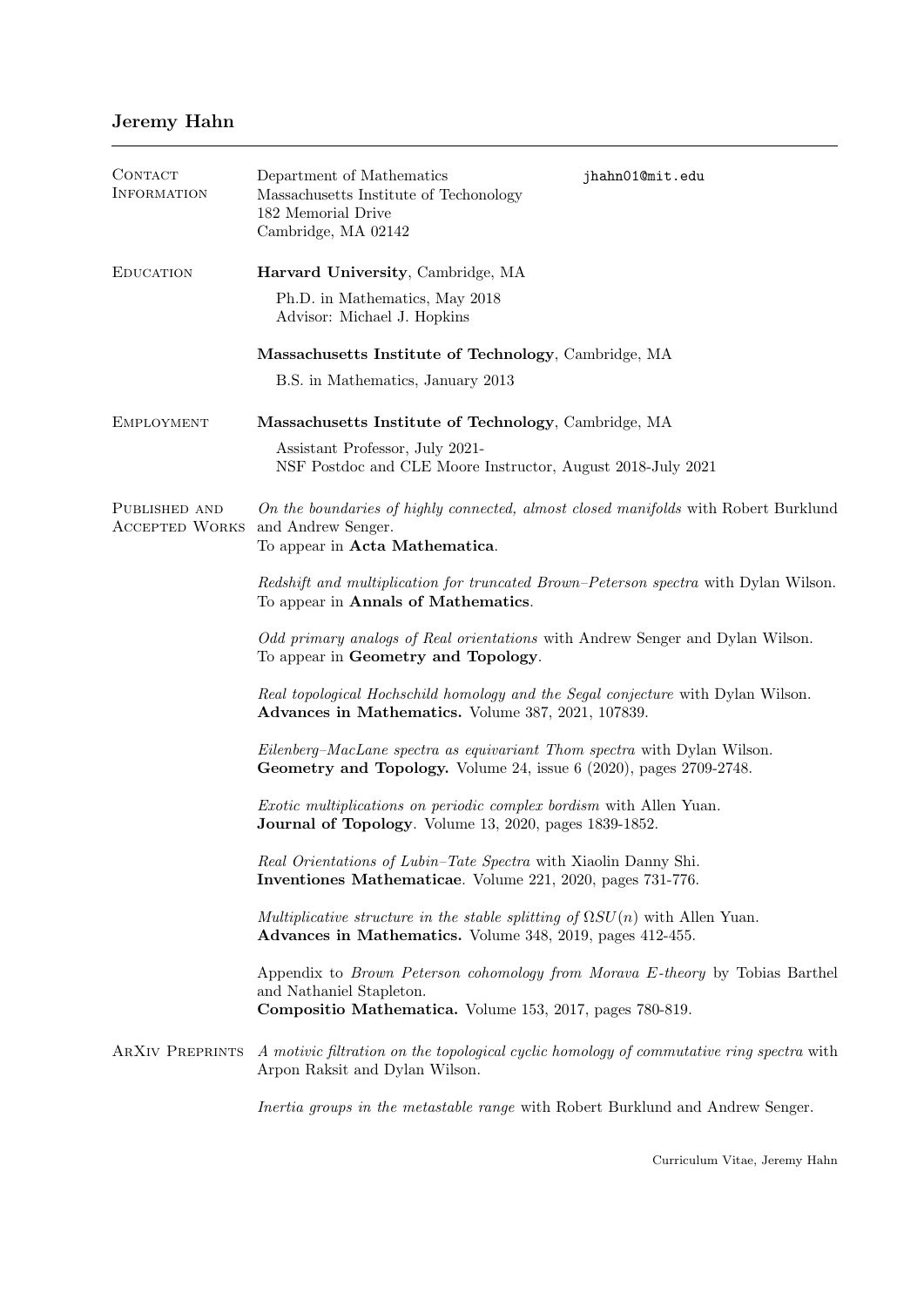|                      | Galois reconstruction of Artin–Tate R-motivic spectra with Robert Burklund and An-<br>drew Senger.                                                                                                                                                                                                                                |  |
|----------------------|-----------------------------------------------------------------------------------------------------------------------------------------------------------------------------------------------------------------------------------------------------------------------------------------------------------------------------------|--|
|                      | Appendix to Equivariant nonabelian Poincaré duality and equivariant factorization<br>homology of Thom spectra by Asaf Horev, Inbar Klang, and Foling Zou, with Dylan<br>Wilson.                                                                                                                                                   |  |
|                      | Wilson Spaces, Snaith Constructions, and Elliptic Orientations with Hood Chatham<br>and Allen Yuan.                                                                                                                                                                                                                               |  |
|                      | The Lubin-Tate Theory of Configuration Spaces: I with Lukas Brantner and Ben<br>Knudsen.                                                                                                                                                                                                                                          |  |
|                      | <i>Nilpotence in normed MGL-modules</i> with Tom Bachmann.                                                                                                                                                                                                                                                                        |  |
|                      | Quotients of even rings with Dylan Wilson.                                                                                                                                                                                                                                                                                        |  |
|                      | Nilpotence in $E_n$ -algebras.                                                                                                                                                                                                                                                                                                    |  |
|                      | On the Bousfield classes of $H_{\infty}$ -ring spectra.                                                                                                                                                                                                                                                                           |  |
| HONORS AND<br>AWARDS | $2022 - 2025$<br>Rockwell International Career Development Professorship<br>NSF Postdoctoral Fellowship<br>2018-2021<br>$2013 - 2018$<br>NSF Graduate Research Fellowship<br>2013-2018<br>James Mills Peirce Fellowship<br>Certificate of Distinction as TF for Math 21b.<br>2016<br>Putnam Competition Honorable Mention<br>2008 |  |
| <b>ADVISING</b>      | Current PhD student David Jongwon Lee                                                                                                                                                                                                                                                                                             |  |
|                      | UROP (Undergraduate Research Opportunities Program) supervisor for MIT under-<br>graduates Vanshika Jain, Preston Cranford, Keita Allen, Xzavier Herbert.                                                                                                                                                                         |  |
| <b>SERVICE</b>       | Reports or quick opinions for Advances in Mathematics, Annals of Mathematics, Com-<br>positio Mathematica, Geometry and Topology, Homotopy Homology & Applications,<br>Journal of the AMS, Mathematische Zeitschrift, Proceedings of the London Mathemat-<br>ical Society, Transactions of the AMS                                |  |
|                      | Academic advisor for MIT math majors                                                                                                                                                                                                                                                                                              |  |
|                      | Organizer of the MIT Graduate Student Lunch Seminar (2021, 2022)                                                                                                                                                                                                                                                                  |  |
|                      | Head organizer of the MIT Topology Seminar (2021, 2022)                                                                                                                                                                                                                                                                           |  |
|                      | Organizer of MIT's IAP Lecture Series (2022)                                                                                                                                                                                                                                                                                      |  |
|                      | Reviewer of PhD theses for The Hebrew University of Jerusalem and the Massachusetts<br>Institute of Technology                                                                                                                                                                                                                    |  |
|                      | Project assistant to Hopkins at the Arizona Winter School: Topology and Arithmetic<br>(2019)                                                                                                                                                                                                                                      |  |
| <b>INVITED TALKS</b> | The mod $(p, v_1)$ motivic filtration on the topological cyclic homology of topology K-                                                                                                                                                                                                                                           |  |

Curriculum Vitae, Jeremy Hahn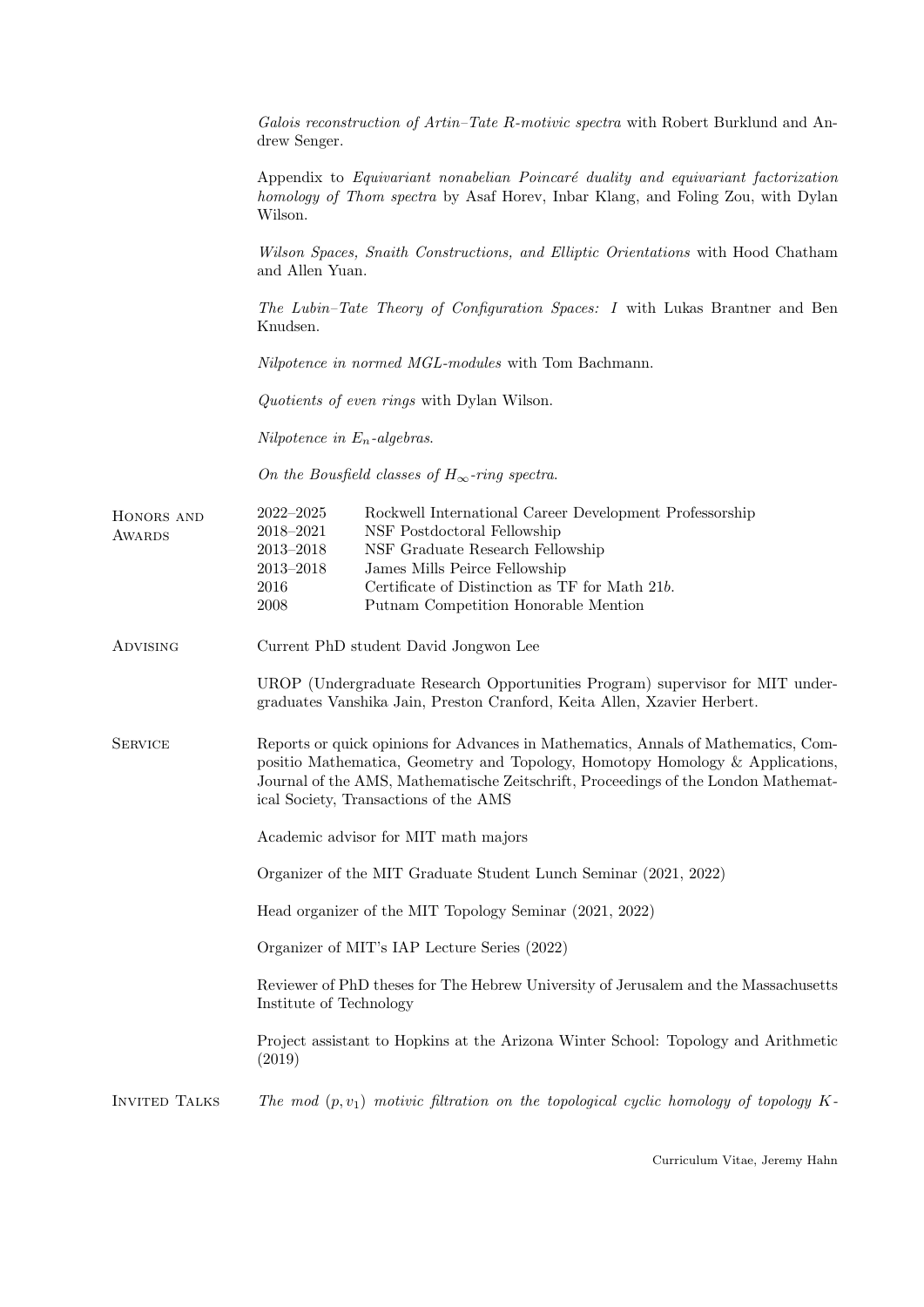theory, Conference on Homotopy Theory with Applications to Arithmetic and Geometry, Fields Institute. (July 2022)

The even filtration, Northwestern Topology seminar. (April 2022)

Manifolds with few homology groups, Amherst Topology seminar. (October 2021)

Obstruction theory for structured ring spectra, Viva Talbot retrospective. (June 2021)

Manifolds with at most three homology groups, Cornell Topology festival. (May 2021)

Manifolds in the metastable range, Princeton Topology seminar. (April 2021)

Connections between the Segal and Lichtenbaum–Quillen conjectures, Midwest Topology seminar. (April 2021)

Pure ring spectra with finitely presented cohomology, Chicagoland Topology seminar. (April 2021)

Redshift for truncated Brown–Peterson spectra, Michigan Topology seminar. (February 2021)

Redshift for truncated Brown–Peterson spectra, Notre Dame Topology seminar. (February 2021)

Redshift in algebraic K-theory, UIUC Topology seminar. (February 2021)

The metastable homotopy of  $MO(4n)$ , Universiteit Utrecht synthetic seminar. (January 2021)

Examples of chromatic redshift, U. Haifa Topology & Geometry seminar. (January 2021)

More highly connected manifolds, Bonn Topology seminar. (December 2020)

Redshift for truncated Brown–Peterson spectra, MIT Topology seminar. (December 2020)

Manifolds in the metastable range, University of Toronto Topology Seminar. (November 2020)

Higher algebra as a tool for smoothing manifolds, Melbourne Topology Seminar. (November 2020)

Inertia groups in the metastable range, Cornell Topology and Geometric Group Theory Seminar. (October 2020)

Nishida Nilpotence, Online Algebraic Topology Seminar (OATS). (September 2020)

Higher algebra in the classification of highly connected manifolds, Berkeley Mathematics Department Colloquium. (September 2020)

A classification of highly connected manifolds, Oberwolfach Workshop 2031. (July 2020)

Curriculum Vitae, Jeremy Hahn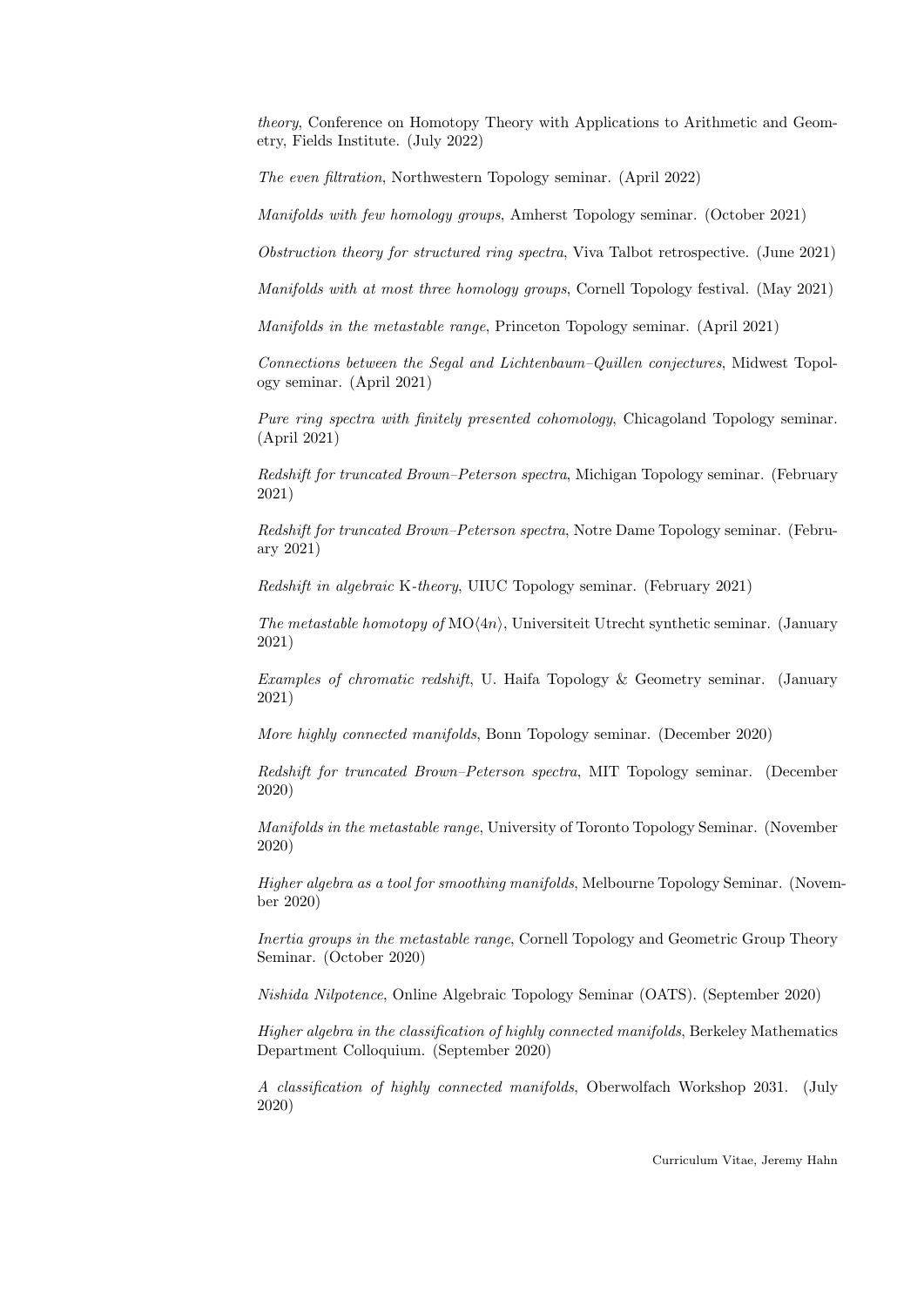Odd primary analogues of Real Orientations, Equivariant Stable Homotopy and p-adic Hodge Theory workshop, Banff International Research Station. (March 2020)

Series of three lectures on highly connected manifolds, Presented to the research group of Oscar Randal-Williams, University of Cambridge. (February 2020)

Highly connected manifolds in dimensions larger than 248, University of Cambridge Differential Geometry and Topology Seminar. (February 2020)

Using the Adams spectral sequence to make smooth structures on manifolds, University of Copenhagen Algebra/Topology Seminar. (February 2020)

Using the Adams Spectral Sequence to make smooth structures on manifolds, Wayne State Topology Seminar. (January 2020)

Highly connected manifolds in dimensions larger than 248, MIT Topology Seminar. (September 2019)

Even spaces and Snaith constructions, Notre Dame Topology Seminar. (April 2019)

Even spaces and Snaith constructions, University at Albany SUNY Algebra/Topology Seminar. (February 2019)

The spectrum of units of a height 2 theory, University of Minnesota Topology Seminar. (November 2018)

Even spaces old and new, University of Kentucky Topology Seminar. (November 2018)

The spectrum of units of a height 2 theory, Derived algebraic geometry and chromatic homotopy workshop, Newton Institute, Cambridge, England. (September 2018)

The spectrum of units of a height 2 theory, MIT Topology Seminar. (September 2018)

Eilenberg-MacLane Spectra as equivariant Thom spectra, Equivariant homotopy theory and  $K$ -theory workshop, Freie Universität, Berlin, Germany. (June 2018)

Dyer-Lashof operations in the Morava E-theory of n-fold loop spaces, International Workshop on Algebraic Topology, Southern University of Science and Technology, Shenzhen, China. (June 2018)

Toward the  $C_p$ -fixed points of Morava E-theory, Chromatic Homotopy Theory Journey to the Frontier, Colorado University Boulder (May 2018)

Even spaces and variants of periodic complex bordism, Purdue Topology Seminar. (February 2018)

Milnor Operations in Equivariant Homotopy Theory, University of Virginia Topology Seminar. (February 2018)

Milnor Operations in Equivariant Homotopy Theory, Johns Hopkins Topology Seminar. (February 2018)

Structure in the Stable Splitting of Affine Grassmannians, Northwestern University Topology Seminar. (November 2017)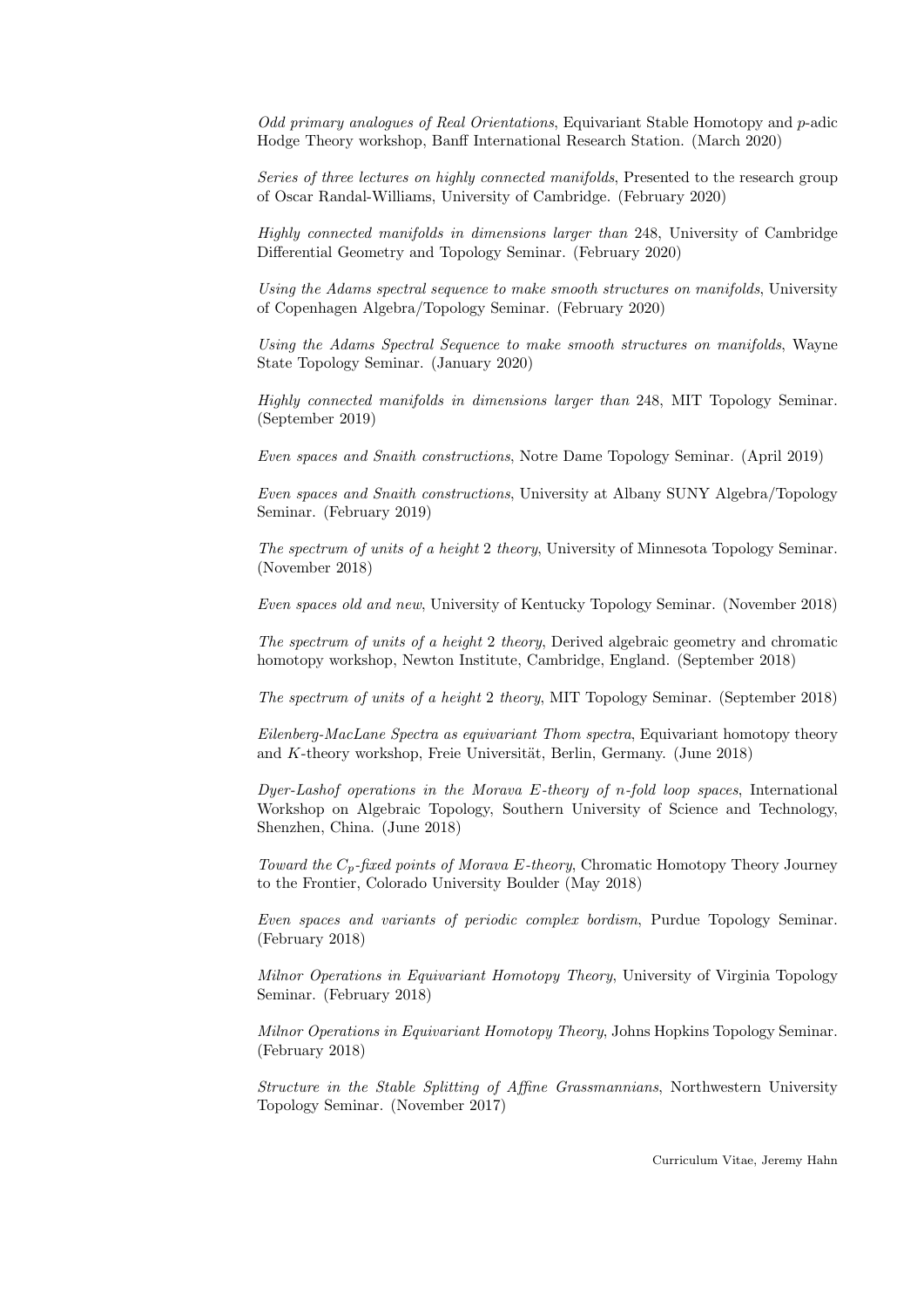|                                      | Multiplicative structures in the Stable Splitting of Affine Grassmannians, University of<br>Chicago Topology Seminar. (November 2017) |
|--------------------------------------|---------------------------------------------------------------------------------------------------------------------------------------|
| <b>TEACHING</b><br><b>EXPERIENCE</b> | MIT 18.02 Fall 2022. Multivariable Calculus.                                                                                          |
|                                      | MIT 18.900 Spring 2022. Geometry and Topology in the Plane.                                                                           |
|                                      | MIT 18.905 Fall 2021. Algebraic Topology I.                                                                                           |
|                                      | MIT 18.06 Spring 2021. Linear Algebra. Course Administrator (course taught by<br>Andrei Negut).                                       |
|                                      | MIT 18.905 Fall 2020. Algebraic Topology I.                                                                                           |
|                                      | MIT 18.917 Spring 2020. Topics in Algebraic Topology.                                                                                 |
|                                      | MIT 18.06 Fall 2019. Linear Algebra. Teaching Assistant (course taught by Andrei<br>Negut).                                           |
|                                      | Harvard Math 21b Spring 2018. Linear Algebra. Teaching Fellow.                                                                        |
|                                      | Harvard Math 21b Spring 2016. Linear Algebra. Teaching Fellow.                                                                        |
|                                      | MIT 18.905 Fall 2011. Algebraic Topology I. Teaching Assistant (course taught by<br>Gonçalo Tabuada).                                 |
| <b>WORKSHOPS</b><br><b>ATTENDED</b>  | CONFERENCES AND Conference on Homotopy Theory with Applications to Arithmetic and Geometry, Fields<br>Institute. (June 2022)          |
|                                      | Equivariant techniques in stable homotopy theory, AIM workshop. (May 2021)                                                            |
|                                      | Equivariant Stable Homotopy and p-adic Hodge Theory workshop, Banff International<br>Research Station. (March 2020)                   |
|                                      | Mayday 2019, University of Chicago. (October 2019)                                                                                    |
|                                      | Arbeitsgemeinschaften: Elliptic Cohomology according to Lurie, Oberwolfach, Ger-<br>many. $(Apri 2019)$                               |
|                                      | MSRI Workshop: Derived algebraic geometry and its applications, Berkeley. (March<br>2019)                                             |
|                                      | Arizona Winter School 2019: Topology and Arithmetic, University of Arizona Tucson.<br>(March 2019)                                    |
|                                      | Derived algebraic geometry and chromatic homotopy, Newton Institute, Cambridge,<br>England. (September 2018)                          |
|                                      | Equivariant homotopy theory and K-theory workshop, Freie Universität, Berlin, Ger-<br>many. $(June 2018)$                             |
|                                      | International Workshop on Algebraic Topology, Southern University of Science and<br>Technology, Shenzhen, China. (June 2018)          |
|                                      |                                                                                                                                       |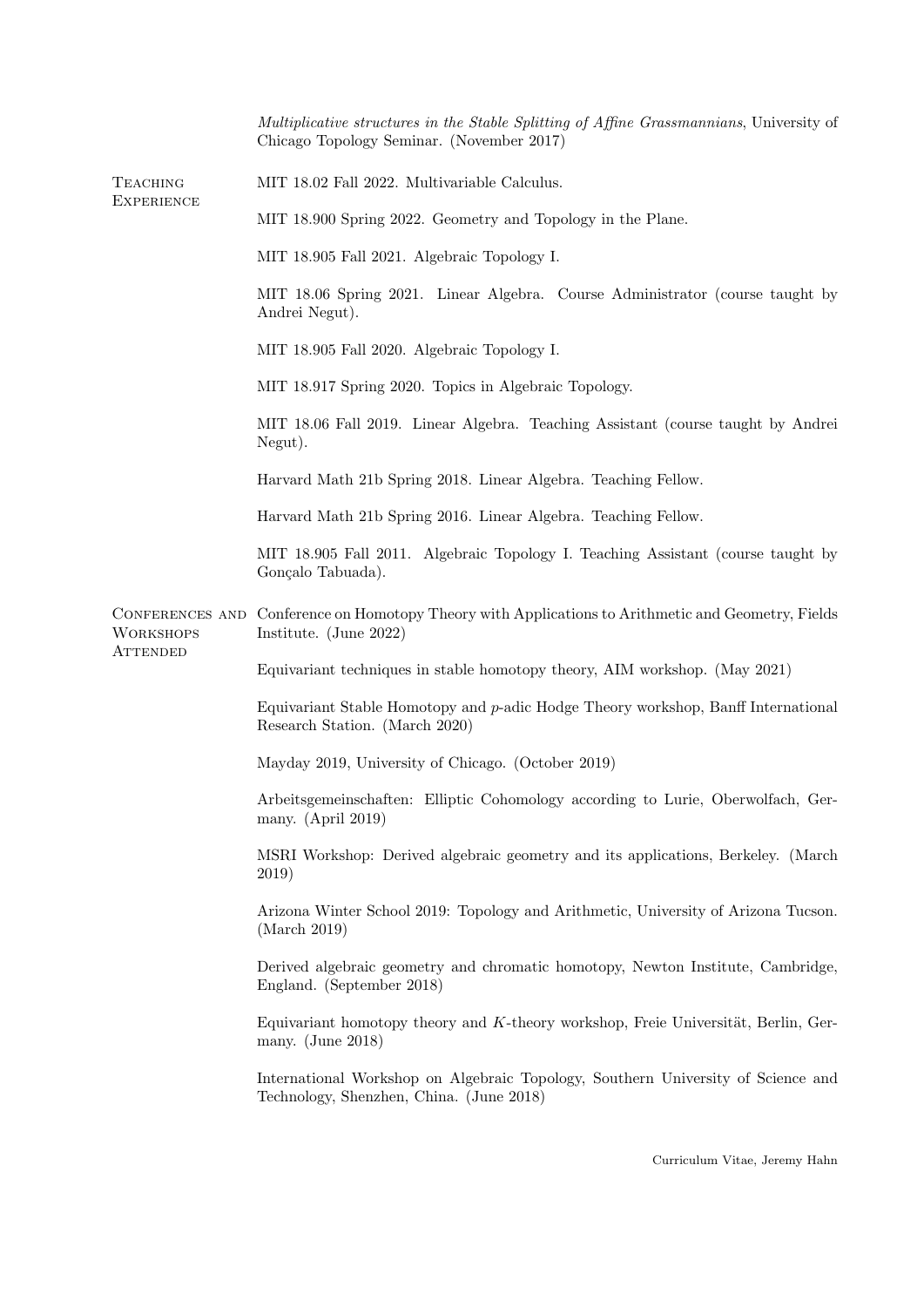|                             | Chromatic Homotopy Theory Journey to the Frontier, Colorado University Boulder<br>(May 2018)                                                        |
|-----------------------------|-----------------------------------------------------------------------------------------------------------------------------------------------------|
|                             | Homotopy theory: tools and applications, University of Illinois at Urbana-Champaign<br>$(\mathrm{July\ 2017})$                                      |
|                             | Conference on invertible objects and duality in derived algebraic geometry and homo-<br>topy theory, University of Regensburg, Germany (April 2017) |
|                             | USC K-theory Summer School, University of Southern California (August 2015)                                                                         |
|                             | Hausdorff Trimester Program: Homotopy theory, manifolds, and field theories, Bonn,<br>Germany (May 2015)                                            |
|                             | Talbot 2014: Motivic Homotopy Theory, Pigeon Forge, Tennessee (March 2014)                                                                          |
|                             | Talbot 2013: Chromatic Homotopy Theory, South Lake Tahoe, California (April 2013)                                                                   |
|                             | Quillen Memorial Conference, MIT (October 2012)                                                                                                     |
| CONTRIBUTED<br><b>TALKS</b> | <i>Quadratic-Symmetric Duality</i> , Thursday Seminar, Harvard University.<br>(December<br>2021)                                                    |
|                             | The multiplication on truncated Brown-Peterson spectra, Thursday Seminar, Harvard<br>University. (April 2021)                                       |
|                             | Open problems in chromatic homotopy theory, Juvitop Seminar, Massachusetts Insti-<br>tute of Technology. (April 2020)                               |
|                             | Framings and the recognition principle, Thursday Seminar, Harvard University. (Novem-<br>ber 2019)                                                  |
|                             | <i>The Construction of BO/I<sub>n</sub></i> , Thursday Seminar, Harvard University. (Fall 2018)                                                     |
|                             | More Deformations of p-Divisible Groups, Juvitop Seminar, Massachusetts Institute of<br>Technology. (April 2018)                                    |
|                             | Schlessinger's Criterion and Deformation Theory, Juvitop Seminar, Massachusetts In-<br>stitute of Technology. (March 2018)                          |
|                             | The work of Arone and Mahowald, Thursday Seminar, Harvard University. (February<br>2018)                                                            |
|                             | Chromatic Types of Structured Ring Spectra, Homotopy Theory: tools and applications,<br>University of Illinois at Urbana-Champaign. (July 2017)     |
|                             | The Brauer Group of Morava E-theory, Juvitop Seminar, Massachusetts Institute of<br>Technology. (May 2017)                                          |
|                             | Rezk's Logarithm, Juvitop Seminar, Massachusetts Institute of Technology. (November<br>2016)                                                        |
|                             | Nilpotence and the Nishida Relations, Juvitop Seminar, Massachusetts Institute of<br>Technology. (October 2016)                                     |
|                             | Curriculum Vitae, Jeremy Hahn                                                                                                                       |